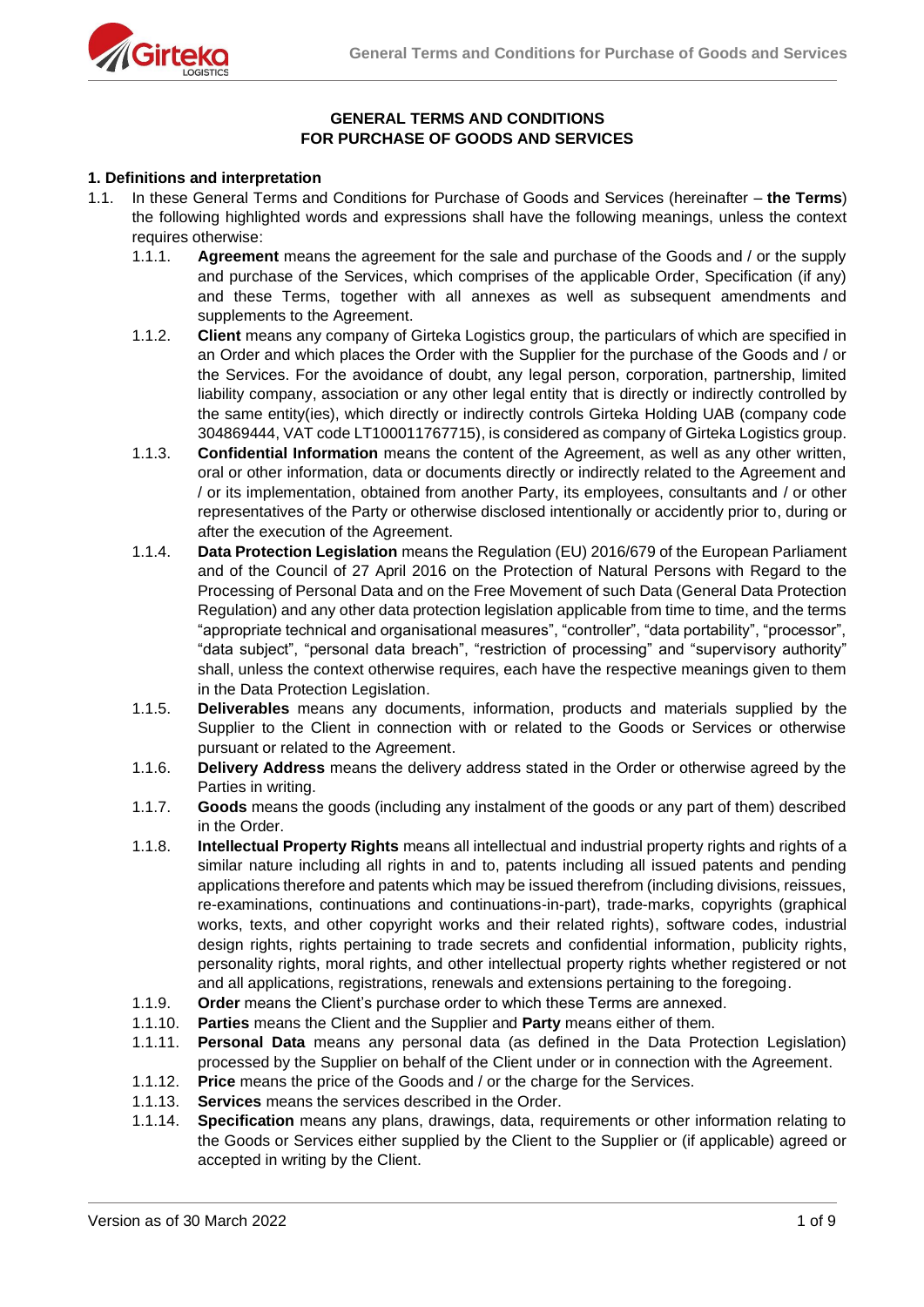

- 1.1.15. **Supplier** means the person, corporation, partnership, limited liability company, association or any other legal entity so described in the Order and selling the Goods or providing the Services.
- 1.1.16. **Terms** means these General Terms and Conditions for Purchase of Goods and Services, where general terms and conditions of the Agreement for purchase of goods and / or services are set out and which forms an integral part of the Agreement for purchase of goods and / or services.
- 1.1.17. **Third Parties** means any natural or legal persons other than the Parties and any company of Girteka Logistics group.
- 1.1.18. **Warranty Period** means whichever is longest of the following: (i) 24 (twenty four) months after either the date on which delivery of the Goods or performance of the Services has been completed or (if later) the date of acceptance of the Goods or the Services by the Client (and such references to Goods and Services shall also include repaired Goods or replacement Goods or Services); (ii) the duration of the Agreement; or (iii) such other warranty period confirmed in writing by the Supplier or agreed by the Parties in writing or which the Supplier offers to any of its other customers in respect of the Goods or Services.
- 1.2. The headings in these Terms are for convenience only and shall not affect their interpretation. References herein to "in writing" shall include by e-mail.
- 1.3. Unless otherwise required by the context, in this Agreement the words which refer to the singular shall also include the plural and vice versa, and the words which refer to persons shall also include legal persons.
- 1.4. Where the words "including" or similar expressions are used in these Terms, they are deemed to have the words "without limitation" following them.
- 1.5. Unless explicitly provided otherwise, references to days will be references to calendar days.
- 1.6. A reference to a legal act or statutory provision is a reference to it as it is in force for the time being, taking into account any amendment, extension, or re-enactment and includes any subordinate legislation for the time being in force made under it.

## **2. Agreement**

- 2.1. The Agreement consists only of: (a) the applicable Order; (b) these Terms; and (c) any Specifications or other documents expressly referenced in the Order. If there is any conflict or inconsistency between the documents constituting the Agreement, then, unless otherwise expressly provided, the documents will rank in the order of precedence in accordance with the order in which they are listed in present clause.
- 2.2. Any reference in the Order to any Supplier proposal is solely for the purpose of incorporating the descriptions and specifications of the Goods and / or Services contained in the proposal, and only to the extent that the terms of the Supplier proposal do not conflict with these Terms as well as with descriptions and Specifications set out in the Order.
- 2.3. Client's acceptance of, or payment for the Goods and / or Services will not constitute Client's acceptance of any additional or different terms of the Supplier, unless otherwise accepted in writing by the Client.
- 2.4. Confirmation of the Order signed by the Client by signature or by delivery of the Goods / performance of the Services shall be deemed conclusive evidence of the unconditional acceptance of the Order and the Terms. Nevertheless, such acceptance must be made within 14 (fourteen) days after the Client has signed the Order. If this deadline is missed, the Supplier shall ask the Client for confirmation that the Goods / Services are still required.
- 2.5. Unless expressly agreed otherwise in writing between authorised representatives of the Parties or authorised agents on behalf of the Parties, no variation to the Order or these Terms shall be binding, and these Terms shall apply to the Agreement with exclusion of any other terms, on which any quotation has been given to the Client or subject to which the Order is accepted or purported to be accepted by the Supplier.

#### **3. Delivery of Goods and Services**

- 3.1. Supplier agrees to supply and deliver the Goods to the Client and / or to perform the Services, as applicable, on the terms set out in the Agreement.
- 3.2. Supplier shall, at its own expense, pack, load, and deliver Goods to the Delivery Address in accordance with the invoicing, delivery terms, shipping, packing and other instructions of the Order or otherwise provided to the Supplier by the Client in writing. No charges will be allowed for freight, transportation,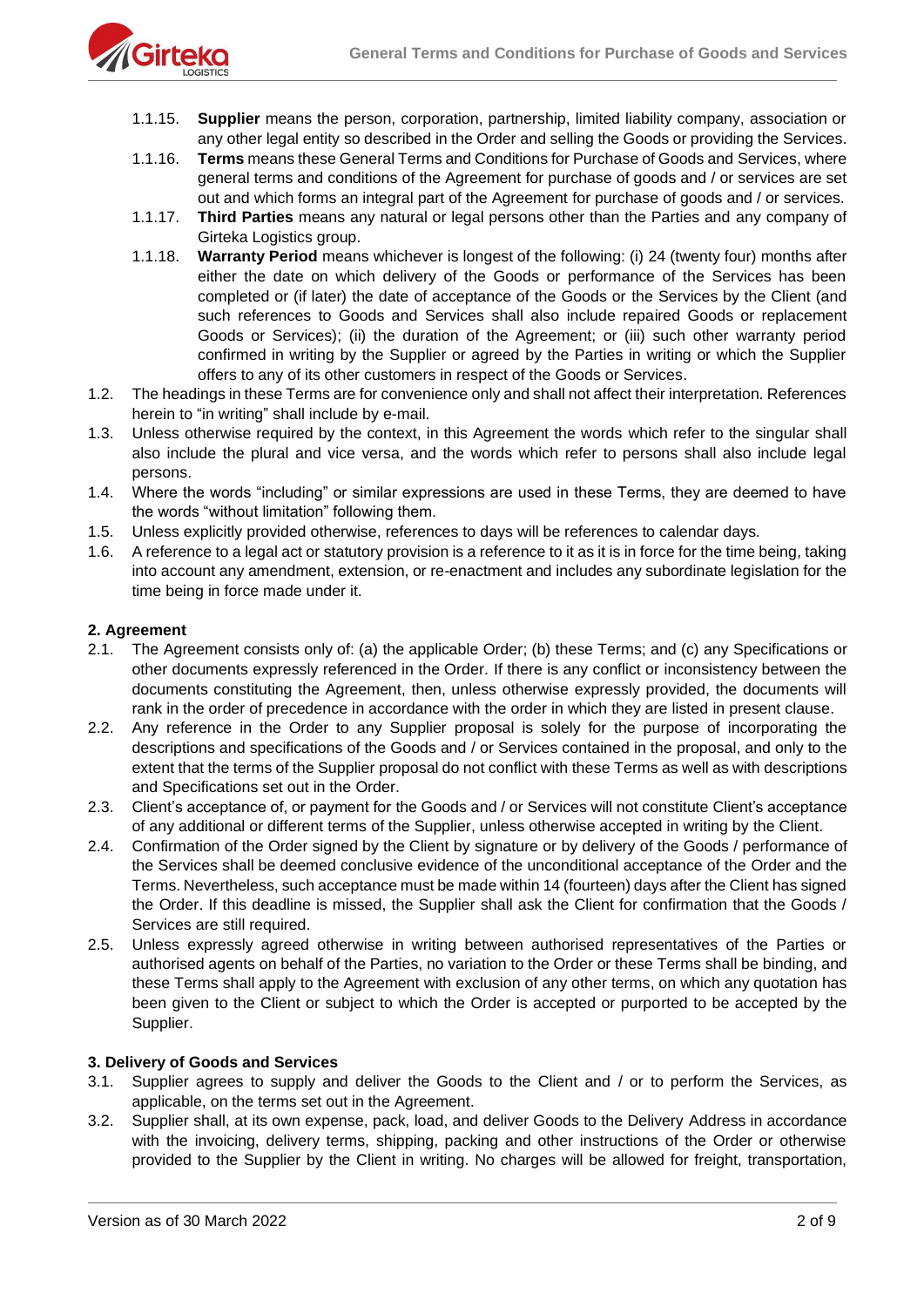

insurance, shipping, storage, handling, demurrage, packaging or similar charges unless provided for in the applicable Order or otherwise agreed to in writing by the Client.

3.3. The Supplier shall provide the Services to the Client in accordance with the terms of the Order. The Supplier shall, at no additional cost other than as expressly set out in the Order: (a) meet any performance dates for the Services specified in the Order, included within the Supplier's proposal or notified to the Supplier by the Client; (b) co-operate with the Client in all matters relating to the Services, and comply with all instructions of the Client; (c) provide all equipment, tools, materials and such other items as are required to provide the Services; and (d) hold all Client's materials (if any) in safe custody at its own risk, maintain Client's materials (if any) in good condition until returned to the Client, and not dispose of or use the Client's materials (if any) other than in accordance with Client's written instructions or authorisation.

## **4. Nature and specification of Goods and Services**

- 4.1. The quantity, quality and description of the Goods and / or the Services shall, subject as provided in these Terms, be as specified in the Order (including any instructions detailed therein) and in any applicable Specification (if any).
- 4.2. The Supplier shall comply with all applicable laws, standards, regulations, statutory and other legal requirements (including any which are notified by the Client to the Supplier and any relating to health and safety and the environment) concerning the manufacture, packaging, supply, delivery, storage and installation of the Goods and the performance of the Services and which may otherwise apply to the Supplier and / or the Supplier's activities in relation to the Agreement.
- 4.3. The Goods shall be marked in accordance with the Client's instructions (if any) and any applicable regulations or requirements, and properly packed and secured so as to reach the Delivery Address in an undamaged condition.

## **5. Intellectual Property**

- 5.1. Any Specification supplied by the Client to the Supplier, or specifically produced by the Supplier for the Client, together with the copyright, design rights and any other Intellectual Property Rights in such Specification, shall be the exclusive property of the Client. In consideration of the Price, the Supplier hereby assigns to the Client, with full title guarantee and free from all third-party rights, all such copyright, design rights and other Intellectual Property Rights which may be owned by it. The Supplier shall not disclose to any Third Party or use any such Specification except as required for the purpose of the Agreement.
- 5.2. Intellectual Property Rights shall, from the moment of the acceptance of the Services, belong to the Client for the entire duration of these rights in an unlimited territory to the maximum extent permitted by law.
- 5.3. The Intellectual Property Rights transferred to the Client shall include, but not be limited to: the right to reproduce in any form or by any means; the right to translate; the right to sell, rent, lease, lend or otherwise transfer ownership or possession; the right to publicly display; the right to publish, including making publicly available online; the right to adapt, customize and otherwise modify; the right to publish, publicise, advertise; the right to receive compensation for any exercise of any of the foregoing rights; the right to assign any of the foregoing rights to a third party.
- 5.4. The Supplier shall ensure that all software and design solutions used are authentic and do not infringe the rights and proprietary and non-proprietary interests of Third Parties. In the event that the solutions are found to infringe the proprietary and non-proprietary interests of Third Parties, the Supplier shall be liable to the Third Parties for any damage caused. The Supplier hereby warrants that it holds all rights necessary for the proper performance of its obligations under the Contract and undertakes, in the event of a dispute, to settle personally all disputes and claims with Third Parties, and to indemnify the Client against losses and expenses (including legal costs) arising from Third Parties' claims for infringement of proprietary, copyright, related and other intellectual property rights.
- 5.5. Upon termination of this Contract, all property and non-property rights relating to the subject matter of the Contract shall remain with the Client for the entire duration of these rights in an unlimited territory to the maximum extent permitted by law.
- 5.6. In consideration of the payments due to the Supplier pursuant to the Agreement, the Supplier hereby assigns to the Client by virtue of and upon entering into the Agreement (where appropriate, by way of present assignment of rights which arise in the future), with full title guarantee and free from all third party rights, all rights including Intellectual Property Rights (if any) in all Goods, Services and Deliverables which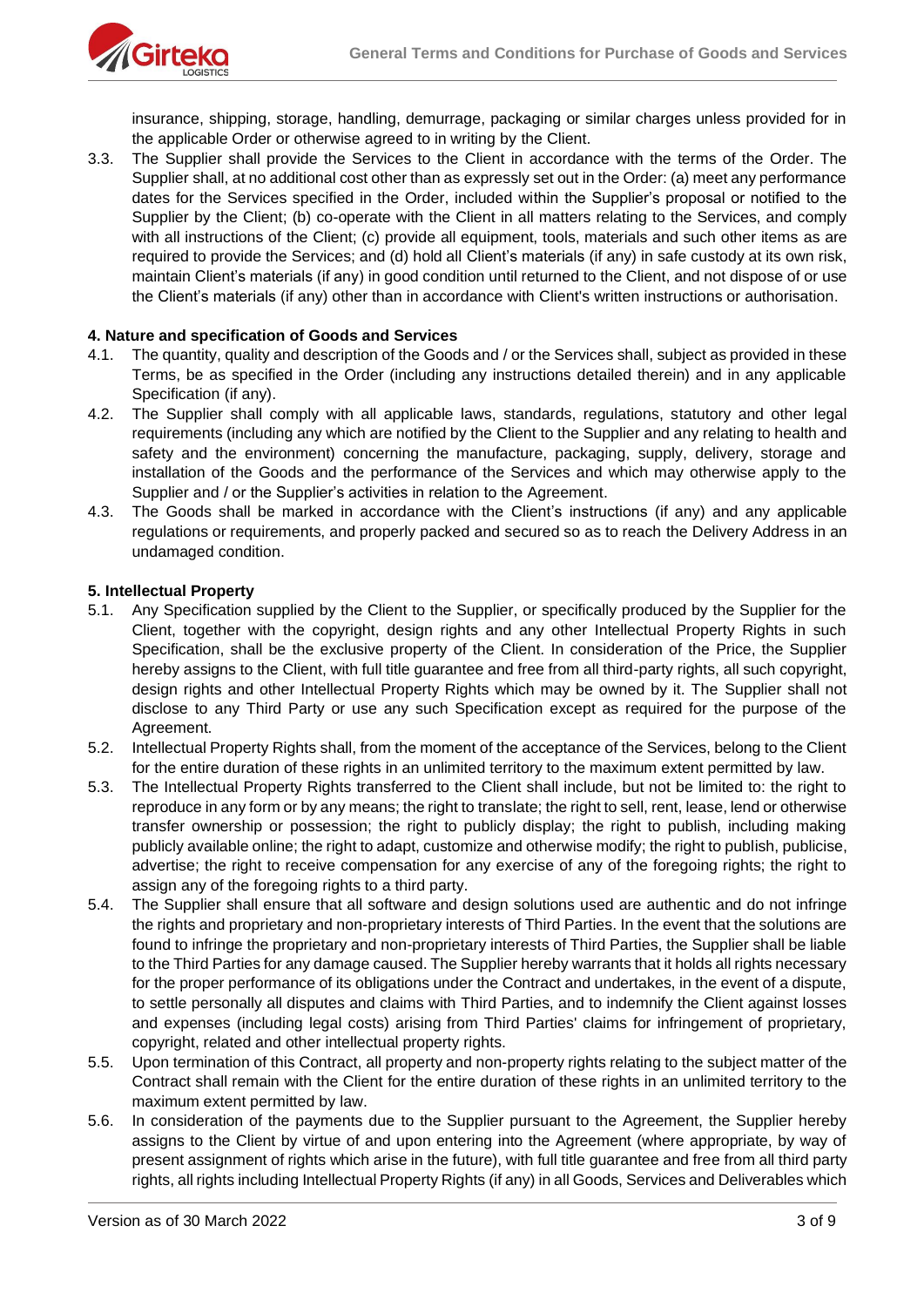

are designed, developed or created for the Client pursuant to or in connection with the Agreement and the products and results of the Services.

5.7. If and to the extent that it is not possible or reasonably practicable for the Client to exercise its rights under the Agreement or to make full use of the Goods, Services or Deliverables without the use of any rights including Intellectual Property Rights of the Supplier, other than those referred to in clause 14.7., in consideration of the payments due to the Supplier pursuant to the Agreement, the Supplier hereby grants to the Client a non-exclusive, irrevocable, royalty-free and perpetual licence to use such rights as the Client may require for that purpose.

### **6. Price of the Goods and Services**

- 6.1. The Price shall be as stated in the Order and, unless otherwise so stated, shall be:
	- 6.1.1. exclusive of any applicable value added tax (which shall be payable by the Client subject to receipt of a valid value added tax invoice); and
	- 6.1.2. inclusive of all additional changes, including, but not limited to charges for packaging, packing, shipping, carriage, insurance and delivery of the Goods and / or Services to the Delivery Address and any duties or levies other than value added tax.
- 6.2. No increase in the Price or charges not expressly set out in the Order may be made without the Client's prior written consent.
- 6.3. The Client shall be entitled to any discount for prompt payment, bulk purchase or volume of purchase, if such discount is customarily granted by the Supplier according to any Supplier's terms and conditions.

## **7. Invoicing and Payment**

- 7.1. The Supplier may invoice the Client on or at any time after delivery of the Goods or performance of the Services has been completed or (in any case) at such other time as may be stated in the Order. In any event, the Client must receive the Supplier's invoice promptly and, in any case, no later than 3 (three) months after the date on which the Supplier first became entitled to raise the invoice and each invoice must be a valid VAT invoice and accurately indicate the Client's valid Order and must not be dated earlier than the date on which it is raised, failing which the Client shall not be required to pay such invoice.
- 7.2. Subject to receipt by the Client of all relevant documentation, agreed by the Parties in the Order (if any), and an accurate invoice which has been properly raised by the Supplier and received by the Client in accordance with clause 6.1., the Client shall pay the Price no later than 30 (thirty) days following the receipt of the invoice, unless other payment term is agreed in the Order.
- 7.3. The Client shall have the right to withhold payment of any invoiced amounts that are disputed in good faith, including cases of improper provision of the Services or delivery of the Goods, until the Parties reach an agreement with respect to such disputed amounts and such withholding of disputed amounts shall not be deemed a breach of this Agreement nor shall any interest be charged on such amounts. Notwithstanding the foregoing, the Client agrees to pay the balance of the undisputed amounts on any invoice that is the subject of any dispute within the time periods specified herein or in the Order.
- 7.4. The Client may set off against the Price any sums owed to the Client or to any company of Girteka Logistics group by the Supplier.

#### **8. Delivery and acceptance**

- 8.1. The Goods shall be delivered to, and the Services shall be performed at, the Delivery Address on the date or within the period stated in the Order, in either case during the Client's usual business hours or as otherwise agreed between the Parties in writing.
- 8.2. The time of delivery of the Goods and of performance of the Services is of the essence of the Agreement.
- 8.3. The Client may reject any Goods delivered or Services performed which are not in accordance with the Agreement and shall not be deemed to have accepted any Goods or Services until the Client has had a reasonable time to inspect and / or test them following delivery or performance thereof and the Client has confirmed its acceptance in writing (such acceptance not to be unreasonably withheld or delayed).
- 8.4. The Supplier shall supply the Client in good time with any instructions, documents or other information required to enable the Client to accept delivery of the Goods and performance of the Services.
- 8.5. The Client shall be entitled to return rejected Goods to Supplier at Supplier's expense and risk of loss for and also shall be entitled to, at Client's option, either: (i) full credit or refund of all amounts paid by the Client to the Supplier for the rejected Goods or refuse to pay such amounts if they haven't been paid so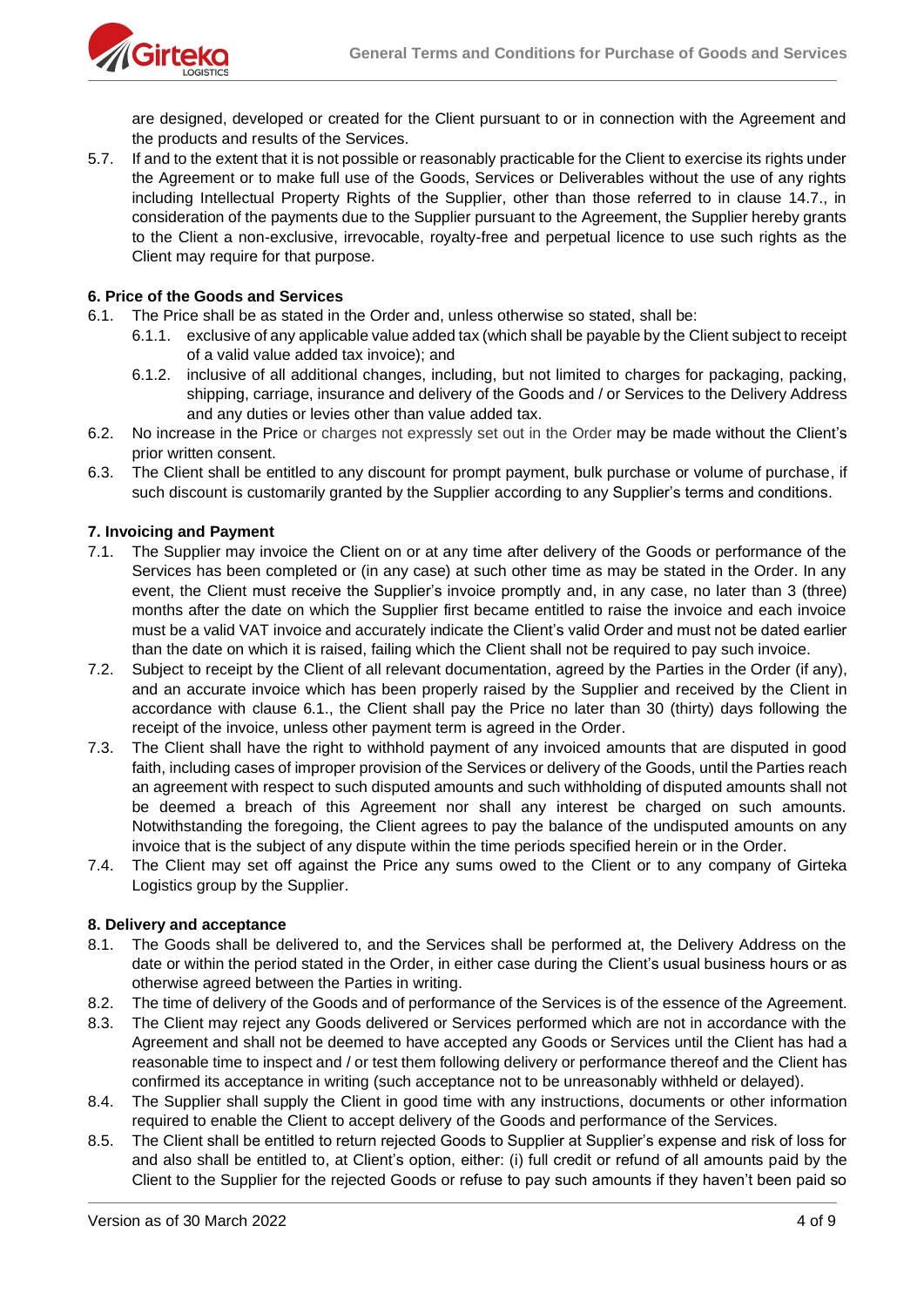

far; or (ii) replacement Goods to be received within the time period specified by the Client or (iii) request the Supplier to repair the defects at its own expense, and if the Supplier refuses or fails to repair the defects within a reasonable time specified by the Client, to use third parties and the Supplier shall compensate for such repairs.

- 8.6. The Client shall not be obliged to return to the Supplier any packaging or packing materials for the Goods, whether or not any Goods are accepted by the Client.
- 8.7. If the Supplier fails to deliver the Goods or perform the Services on the due date in accordance with the Agreement or otherwise breaches any of its obligations under the Agreement then, without limiting any other remedy and without any liability, the Client shall be entitled to:
	- 8.7.1. terminate the Agreement and cancel any Order in whole or in part by giving notice to the Supplier and require the Supplier to refund to the Client on demand any payments previously made by the Client in respect of any cancelled Order and (where applicable) collect from the Client at the Supplier's cost any Goods already received by the Client pursuant to such Order;
	- 8.7.2. refuse to accept any subsequent delivery of the Goods or performance of the Services which the Supplier attempts to make;
	- 8.7.3. recover from the Supplier any losses and / or additional costs reasonably incurred by the Client in remedying the Supplier's failure or breach including, if applicable, obtaining the Goods or Services in substitution from another supplier;
	- 8.7.4. claim damages for any additional costs, losses or expenses incurred by the Client which are in any way attributable to the Supplier's failure or breach;
	- 8.7.5. require the Supplier, without charge to the Client, to carry out such additional work and take such steps as is necessary to correct the Supplier's failure or breach and ensure future compliance by the Supplier; and
	- 8.7.6. deduct from the Price (if the Client has paid the Price) or to claim from the Supplier penalty for delay amounting to 5 (five) percent of the Price for every consecutive period of 7 (seven) days' delay, up to a maximum of 25 (twenty-five) percent, or demand a greater amount of compensation, which would fully compensate the Client for any losses, damages, costs and claims it may suffer as a result of the Supplier's failure to deliver the Goods or perform the Services on the due date in accordance with the Agreement and the Parties agree that such amount represents a reasonable pre-estimate of, and is not out of proportion to the Client's legitimate interests for, any such losses, damages, costs and claims which may be suffered by the Client.

# **9. Risk and Title**

- 9.1. The risk of damage to or loss of the Goods and / or Services and / or Deliverables shall pass to the Client on completion of delivery to the Client including completion of off-loading in accordance with the Agreement.
- 9.2. Title in and to the Goods and / or Services and / or Deliverables shall pass to the Client on delivery, unless payment for the Goods and / or Services is made prior to delivery or call off, in which case it shall pass to the Client once payment has been made.

# **10. Warranties and liability**

- 10.1. The Supplier warrants to the Client that:
	- 10.1.1. the Goods and Services will be of satisfactory quality and fit for any purpose held out by the Supplier or made known to the Supplier at or before the time the Order is placed or otherwise agreed by the Parties in writing;
	- 10.1.2. the Goods and Services will be free from defects in design, material and workmanship;
	- 10.1.3. the Goods and Services will correspond with the Order, these Terms and any relevant Specification or sample;
	- 10.1.4. throughout the Warranty Period, the Goods and Services shall be free from any liens or encumbrances on title whatsoever;
	- 10.1.5. the Goods and Services will comply with all laws, standards, regulations, statutory and other legal requirements relating to the sale or supply thereof;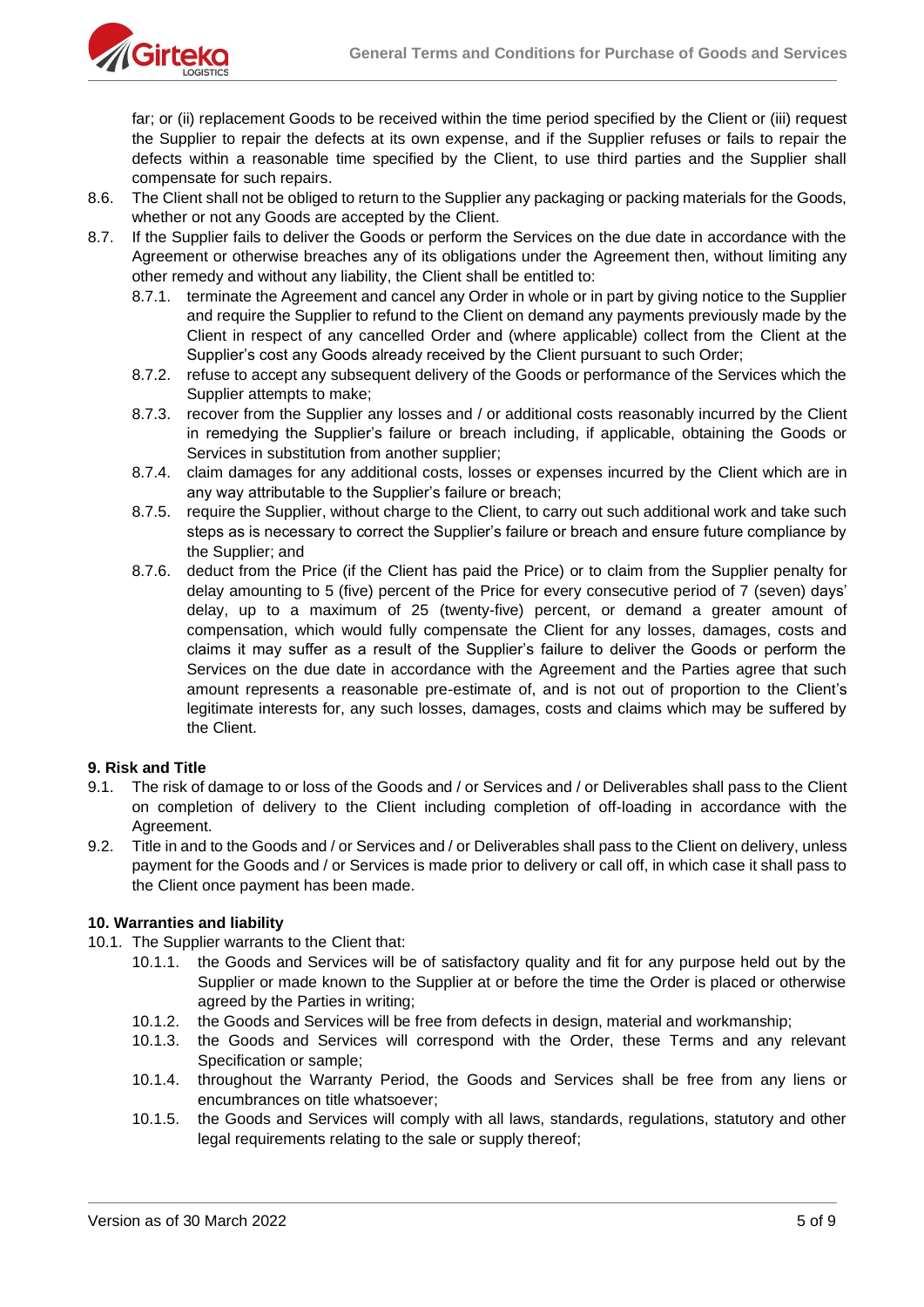

- 10.1.6. all information supplied by the Supplier to the Client in connection with or related to the Goods and Services or otherwise pursuant or related to the Agreement shall be and remain true, accurate and complete; and
- 10.1.7. the Services will be performed by appropriately qualified and trained personnel, with due skill, care and diligence in accordance with best industry practice and to such high standard of quality as it is reasonable for the Client to expect from a competent and experienced supplier or in all the circumstances.
- 10.2. The Supplier guarantees safe work, fire and environmental protection and occupational hygiene, and also undertakes not to violate the working conditions of third persons, including but not limited to the Client's employees and other persons. The Supplier is fully responsible for compliance with all legal acts regulating occupational safety, health safety, fire safety, environmental protection, public order, sanitary and hygiene standards, etc. If the Supplier fails to properly perform any of the obligations provided for in this clause, the Supplier shall pay the penalties specified in the Agreement (if any) and indemnify all damages caused to the Client, its property and / or Third Parties. The Parties agree that the Client shall in no event be liable for any obligations, claims and expenses that may arise from the Supplier's obligations under this Clause or any failure / improper performance thereof, as well as from injury or death of persons employed or hired by the Supplier or its subcontractors, during the work or at any other time related to the work in progress.
- 10.3. Without limiting any other remedy, if any Goods or Services are not supplied or performed in accordance with the Agreement including the warranties in clause 10.1., then, notwithstanding any prior acceptance thereof by the Client, the Client shall be entitled:
	- 10.3.1. to require the Supplier to repair such Goods or to supply replacement Goods or Services in accordance with the Agreement at the Supplier's cost within 7 (seven) days of being requested to do so by the Client (in which case, such repaired Goods or replacement Goods or Services shall be subject to the warranties referred to in clause 10.1.) or the Client shall be entitled to return such Goods to the Supplier at the Supplier's cost, in which case, the Supplier shall, within 7 (seven) days of receipt of such returned Goods, repay to the Client the Price paid by the Client for such Goods and the costs incurred by the Client in returning such Goods to the Supplier in such amount as the Client shall advise the Supplier; or
	- 10.3.2. at the Client's sole option, and whether or not the Client has previously required the Supplier to repair the Goods or to supply any replacement Goods or Services, to treat the Agreement as discharged by the Supplier's breach and require the repayment of any part of the Price which has been paid.
- 10.4. The Supplier shall indemnify the Client in full against all claims, actions, liabilities, losses, damages, costs and expenses (including legal expenses) made, taken or awarded against or incurred or paid by the Client as a result of or in connection with:
	- 10.4.1. any breach of any warranty given by the Supplier in relation to the Goods or the Services;
	- 10.4.2. any claim that the Goods or Deliverables infringe, or their importation, use or resale, infringes, the patent, copyright, design right, trademark or other Intellectual Property Rights of any other person, except to the extent that the claim arises from compliance with any Specification supplied by the Client;
	- 10.4.3. any act or omission (including any breach, negligence, failure or delay) of the Supplier or its employees, agents or sub-contractors in connection with the Goods and Services or the performance of the Supplier's obligations under the Agreement;
	- 10.4.4. any accident caused by or involving the Supplier; and
	- 10.4.5. any persons employed or engaged by the Supplier or its agents or sub-contractors in connection with the Agreement.
- 10.5. The Parties shall be released from their liability for partial or full non-fulfilment of their liabilities hereunder, if such failure is due to any *force majeure* circumstances (for example: acts of God, hostilities, acts and actions of legislative and executive authorities and other similar circumstances) impeding fulfilment by the Parties hereto of their obligations hereunder, which the Parties did not foresee and could not foresee on the date of conclusion of the Agreement. The Parties agree that plague, epidemics, pandemics, infectious disease outbreaks or any other public health crisis, including quarantine or other restrictions on the employees of the Parties, their suppliers and customers, on the activities of the Parties, their suppliers and customers, including statutory restrictions (except where the law directly suspends the activities of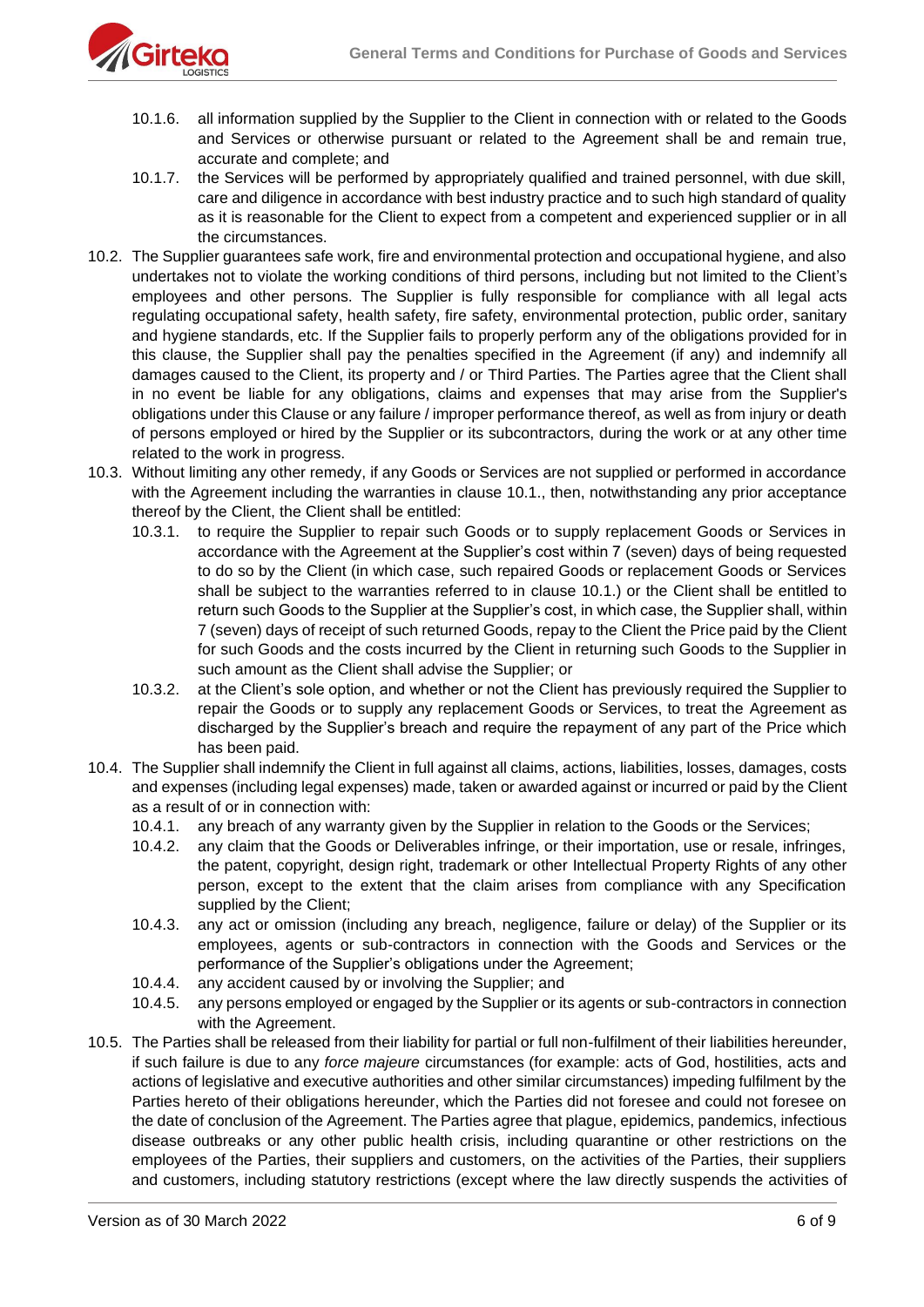the Parties or restricts them in such a way that the Parties are unable to take action necessary to fulfil their obligations under this Agreement), shall not be considered as force majeure impeding fulfilment of obligations under this Agreement. In the circumstances referred to in this paragraph, the Parties agree that, in the event of an obligation under the Agreement to provide originals of at least one of the documents provided for in the Agreement, the provision of scanned copies of such relevant documents shall be deemed appropriate. However, if the circumstances referred to in this paragraph physically impede and / or restrict possibility of providing services (restrictions on crossing borders, employees' shortages due to disease outbreak or compulsory isolation / quarantine of workers, etc.), such circumstances would be considered as force majeure circumstances, relieving the Supplier from liability of failure to perform contractual obligations.

## **11. Cancellation and termination**

- 11.1. The Client may for any reason cancel an Order in respect of all or part of the Goods and / or the Services by giving notice to the Supplier at any time prior to delivery or performance, whereupon all work being performed by the Supplier in respect thereof shall be immediately discontinued and the Client's sole liability shall be to pay to the Supplier a fair and reasonable proportion of the Price for the Goods actually delivered or Services actually performed at the moment of receipt of Client's notice about cancellation, not including any loss of anticipated profits or any consequential loss of the Supplier.
- 11.2. In addition, the Client may terminate the Agreement and cancel any Order, without limiting any other remedy and without any liability by giving notice to the Supplier at any time if:
	- 11.2.1. the Supplier makes any voluntary arrangement with its creditors or becomes bankrupt or becomes subject to an administration order or goes into liquidation;
	- 11.2.2. anything occurs with respect to the Supplier in any jurisdiction that has an effect equivalent or similar to any of the events mentioned in clause 9.2.1.;
	- 11.2.3. the Supplier ceases, or threatens to cease, to carry on business; or
	- 11.2.4. the Client reasonably apprehends that any of the events mentioned above is about to occur in relation to the Supplier and notifies the Supplier accordingly.
- 11.3. The termination of the Agreement or cancellation of any Order, however arising, shall be without prejudice to the rights of the Client and liabilities of the Supplier accrued prior to termination or cancellation. The provisions of these Terms which expressly or impliedly have effect after termination or cancellation shall continue to be enforceable notwithstanding termination or cancellation.

#### **12. Confidentiality and Publicity**

- 12.1. This Agreement and all information related to it shall be Confidential Information and shall not be disclosed to third parties without a prior written consent of the other Party, save for cases stipulated in legislation.
- 12.2. Confidential information shall not include information that was in the possession of a Party (with full rights of disclosure) before it was received from the other Party, or information that is publicly available, or information that is independently developed by a Party prior to its receipt, or information that is obtained from another third party, provided that the disclosing Party is able to document this.
- 12.3. The Supplier shall at all times keep in strict confidence and shall use only for the purpose of performing its obligations to the Client all technical or commercial know-how, data, information, materials, specifications, processes or initiatives which are of a confidential nature and have been disclosed to the Supplier by the Client and any other confidential information concerning the Client's business, finances, affairs, products, services, suppliers or customers which the Supplier may obtain. The Supplier shall restrict disclosure and use of such confidential material and information to such of its employees and permitted agents or sub-contractors on need-to-know basis for the purpose of performing the Supplier's obligations to the Client and shall ensure that such employees, agents or sub-contractors are subject to equivalent obligations of confidentiality as bind the Supplier.
- 12.4. The Supplier shall not make or procure or permit any other person to make any press or public announcement or publicity concerning any aspect of the Agreement, as well as shall not use Client's name, logo and / or trademark in any way without the Client's prior written consent.
- 12.5. If the Supplier is granted the right to connect to the Client's databases via VPN service, the Supplier agrees to the VPN Access & Usage Policy, which can be found at https://www.girteka.eu/vpn-rules/.

#### **13. Data Processing**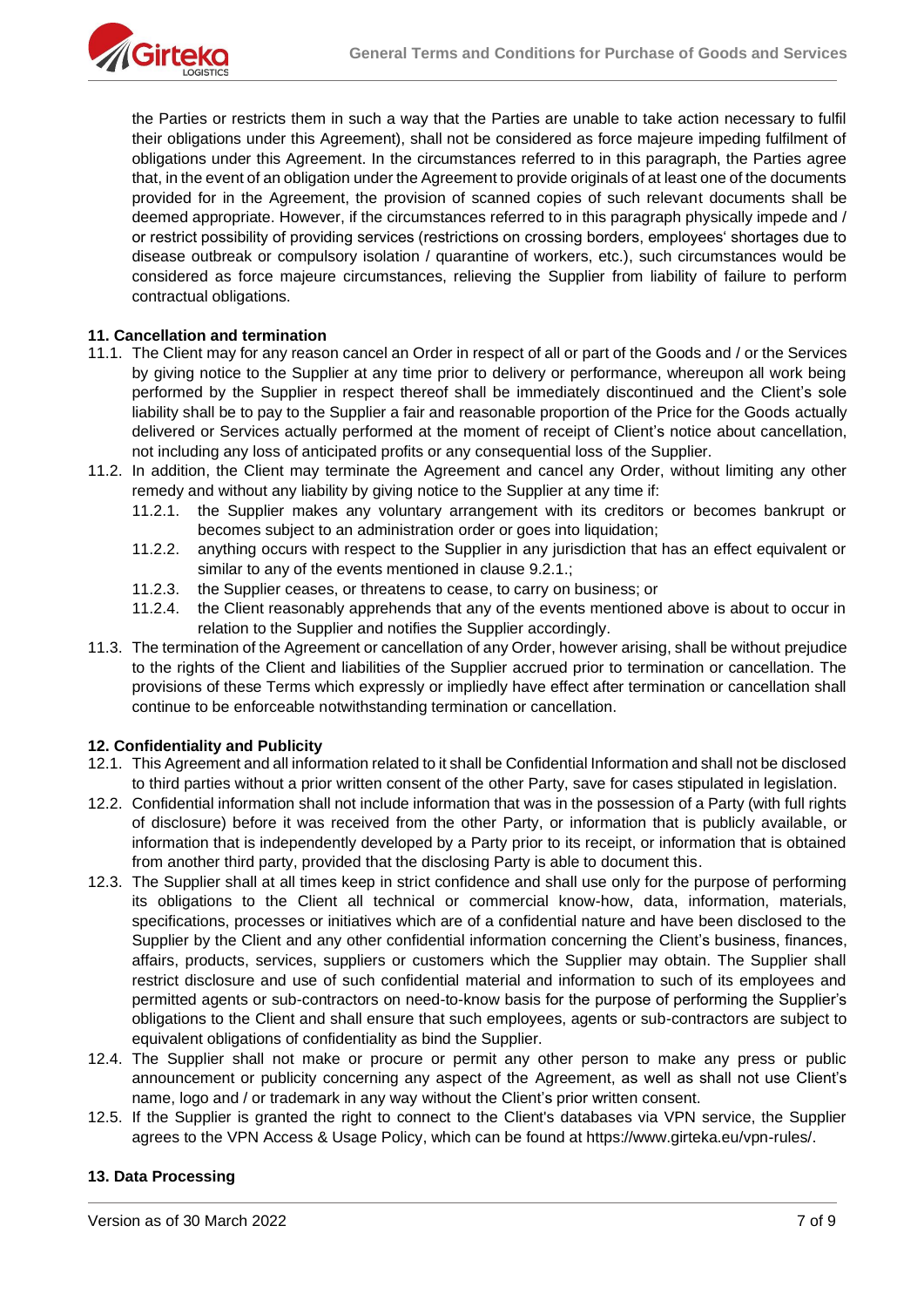

- 13.1. Both Parties shall (and shall procure that any of their respective directors, officers, employees, permitted agents, licensees and contractors shall) comply with all applicable requirements of the Data Protection Legislation. This section 13 is in addition to, and does not relieve, remove or replace, a Party's obligations under the Data Protection Legislation.
- 13.2. Pursuant to their legitimate interests, the Parties shall process the personal data (including, but not limited to name, surname, place of work, position, telephone number, email address etc.) communicated to each other by their and / or (where applicable) the Client's employees, agents or other representatives (including the provision of personal data to third parties (clients / partners) performing contractual obligations or part thereof) for the purpose of concluding and performing the Agreement and for the purpose of commercial communication with the Party.
- 13.3. To process Personal Data, the Parties shall only grant access to authorized personnel who have committed themselves to confidentiality. The Parties will regularly train personnel having access to Personal Data in applicable data security and data privacy measures.
- 13.4. The Parties undertake and guarantee that subjects of Personal Data have been duly notified about processing of Personal Data, including transfer of Personal Data under this Agreement.
- 13.5. The Parties shall undertake all necessary technical and organisational measures to protect Personal Data from accidental or unlawful actions that could lead to destruction, loss, alteration, unauthorised disclosure of, or access to, Personal Data, and having assessed the nature of Personal Data and potential risks, shall ensure an appropriate level of security.
- 13.6. The Parties undertake and guarantee that Personal Data obtained by other Party shall remain confidential, accurate, correct and secure and shall not be disclosed to any third persons, except for cases where this is required by applicable law or the Agreement.
- 13.7. The Parties shall only process Personal Data for the purposes set out in Clause 13.2 hereof.
- 13.8. The Parties acknowledge that, where applicable, in respect of Personal Data, the Client may be the controller and the Supplier may be a processor acting on behalf of the Client. In such case the Supplier and the Client shall enter into a Data processing agreement for this purpose (Appendix 1 to Conditions) and the Supplier shall process Personal Data only in accordance with the Data processing agreement unless required to do so by law.
- 13.9. On termination or expiry of the Agreement, the Supplier shall delete or, at the choice of the Client, return to the Client all Personal Data and copies thereof that it has within its power, ownership or control (except where otherwise required by law to retain such copies).

#### **14. General**

- 14.1. The Agreement and each Order is personal to the Supplier and the Supplier may not assign, subcontract or otherwise delegate any of its rights or obligations under the Agreement or any Order to any third party without the Client's prior written consent. The Client may assign, sub-contract or otherwise delegate any of its rights or obligations under the Agreement or any Order to any third party.
- 14.2. The Agreement shall be modified or amended only by written agreement by both Parties; however, the Client may modify the Terms unilaterally posting a new version of the Terms on his website in advance, at least 30 (thirty) days before the entry into force of the modified Terms. As regards the specific Order, in that case the version of the Terms which was valid at the time of concluding the Order shall apply.
- 14.3. No waiver by the Client of any breach of the Agreement by the Supplier shall be binding unless confirmed in writing by an authorised representative of the Client or an authorised agent on behalf of the Client nor shall it be considered as a waiver of any subsequent breach of the same or any other provision.
- 14.4. If any provision of these Terms or the Agreement is held by any court or other competent authority to be invalid or unenforceable in whole or in part the validity of the other provisions of these Terms or the Agreement and the remainder of the provision in question shall not be affected.
- 14.5. None of the provisions of the Agreement are for the benefit of or may be enforced by any third party, except company of Girteka Logistics group.
- 14.6. The Supplier will perform its obligations under the Agreement as an independent contractor and in no way will the Supplier or its employees be considered employees, agents, partners, fiduciaries, or joint venturers of the Client. The Supplier and its employees will have no authority to represent the Client or its affiliates or bind the Client or its affiliates in any way, and neither Supplier nor its employees will hold themselves out as having authority to act for the Client or its affiliates.